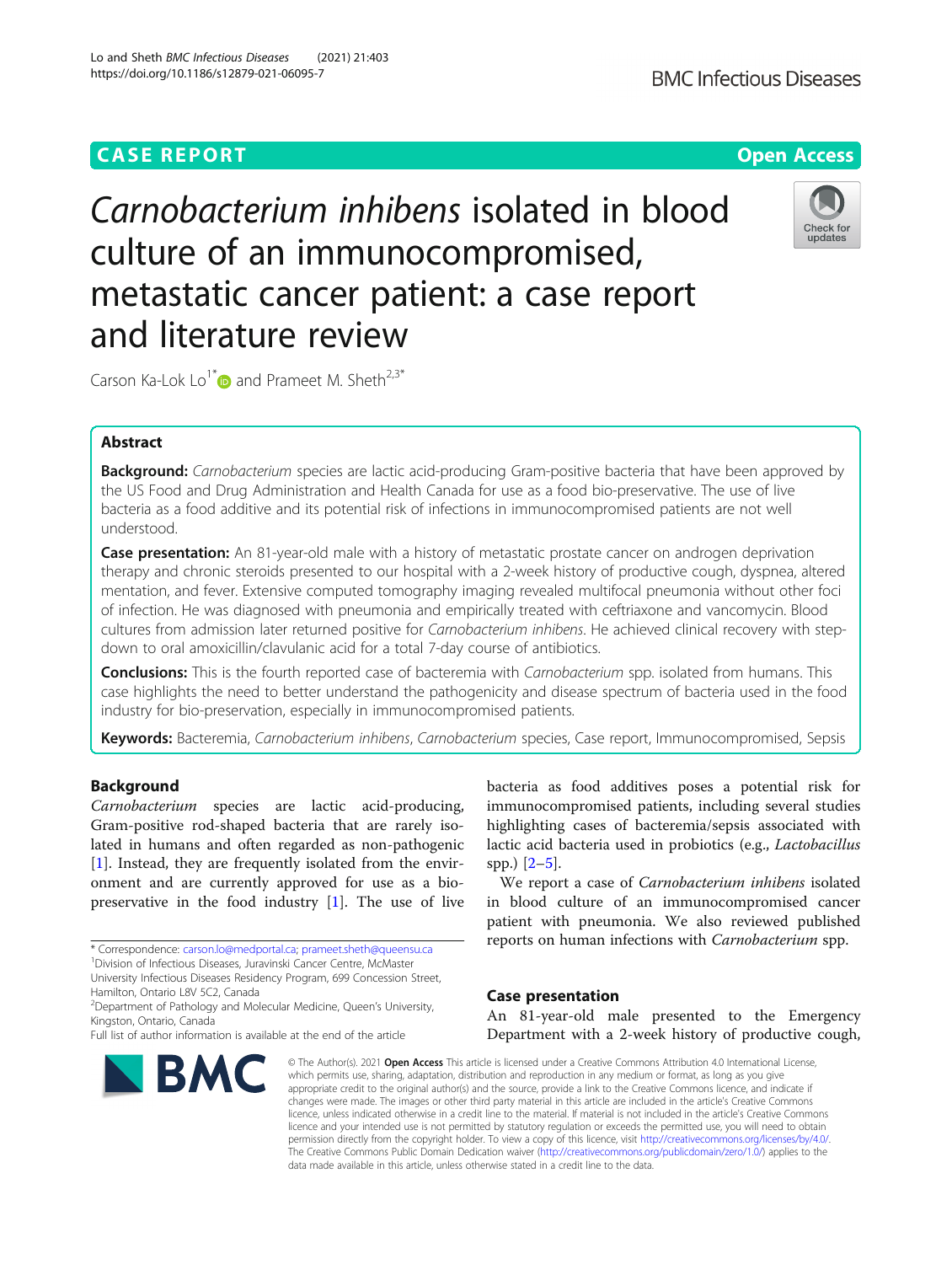exertional dyspnea, general malaise, altered mental status, and subjective fevers and chills. He had no recent sick contact exposures or travel history. He had no (farm) animal exposures and no history of the handling of, or heavy consumption of fish, dairy or meat products. His past medical history included castrate-resistant prostate cancer with liver and bone metastases on enzalutamide, leuprolide, and oral prednisone (10 mg daily) for at least 1 year. He also had triple-bypass cardiac surgery for a previous myocardial infarction. He had a previous history of smoking but no alcohol or recreational drug use.

On examination, his body temperature was 37.5 °C, with sinus tachycardia at 135 beats per minute, and blood pressure of 95/62 mmHg which improved to 121/ 79 mmHg with intravenous fluid resuscitation. He had a resting pulse oximeter saturation  $(SpO<sub>2</sub>)$  nadir of 93% on room air, but continued to require supplemental oxygen by nasal cannula due to intermittent episodes of desaturations. Lung auscultation demonstrated decreased air entry to the bases with diffuse crackles bilaterally. No murmurs on cardiac auscultation or other stigmata of endocarditis.

Sepsis workup showed peripheral white blood cell count of  $10.7 \times 10^9$ /L with neutrophil count of  $9.49 \times$ 

10<sup>9</sup>/L and elevated inflammatory markers (erythrocyte sedimentation rate 90 mm/hr., C-reactive protein 195.9 mg/L). Blood cultures were obtained prior to antibiotic administration on admission. Chest radiograph followed by a full-body computerized tomography revealed multifocal pneumonia without other foci of infection. Transthoracic echocardiography did not show any vegetations or hemodynamically significant valvular dysfunctions. A bone scintigraphy revealed prior known bony metastases without other foci of infection.

Given concerns for clinical deterioration and sepsis, he was admitted to hospital and started on empiric antibiotics of ceftriaxone and vancomycin for pneumonia, potentially secondary to aspiration. Two of 4 blood culture bottles (i.e., both aerobic and anaerobic bottles) flagged positive at 18 h with a Gram-positive bacillus that failed to identify by the VITEK-MS MALDI-TOF (Matrix-Assisted Laser Desorption Time-Of-Flight Mass Spectrometry, bio-Mérieux Clinical Diagnostics, Canada). The isolate was forwarded to the provincial reference laboratory (Public Health Ontario Laboratory, PHOL) for further testing and identification. The isolate was identified by PHOL to be C. inhibens with homology of 99% using 16S rRNA gene sequence analysis (Fig. 1a-d), though this information was only available after the patient was discharged home.



staining of blood culture isolate of C. inhibens depicting Gram-positive, asporogenous, lactobacillus-like rods, 100x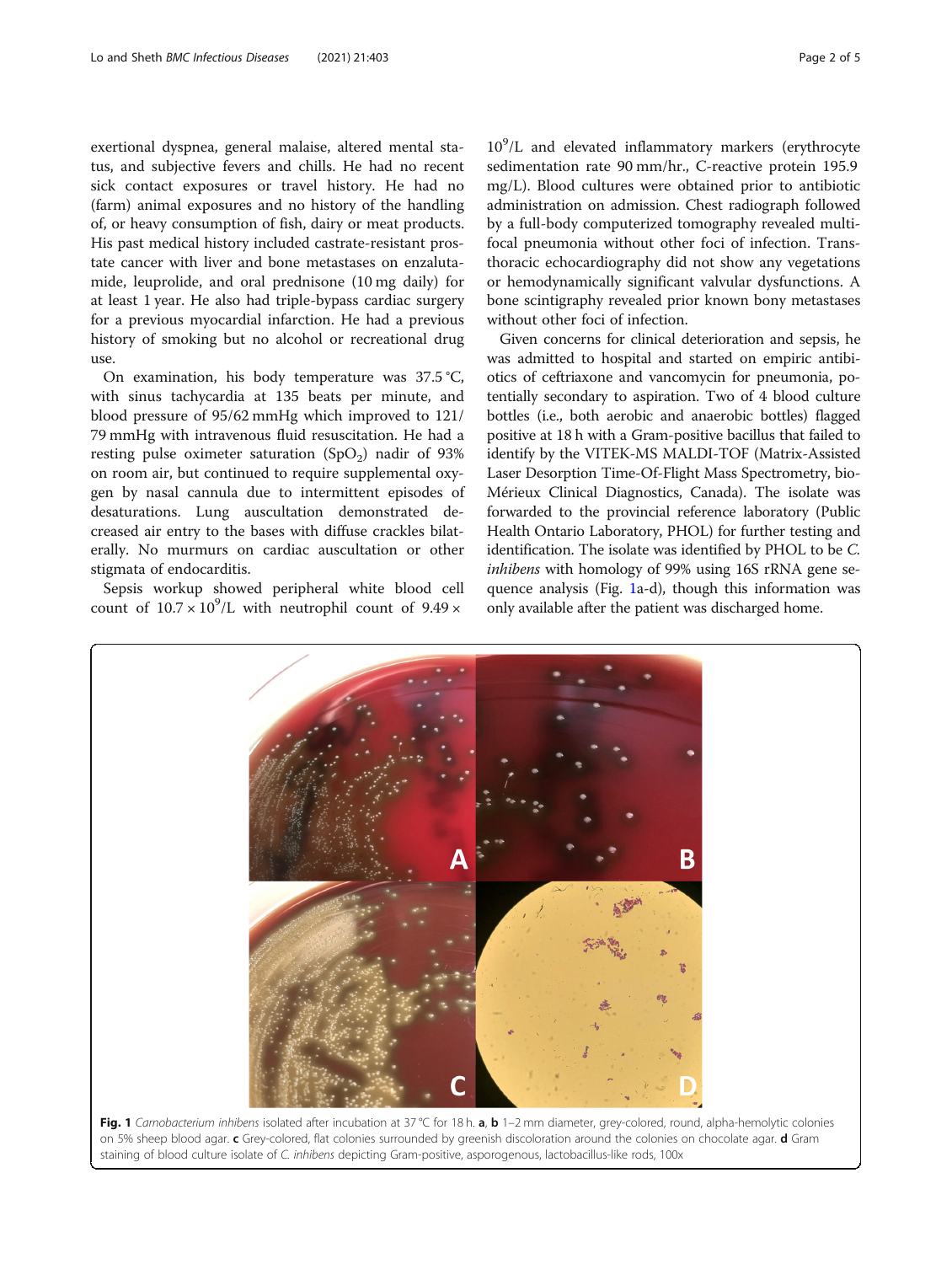<span id="page-2-0"></span>The patient clinically improved with the empiric antibiotic regimen and was stepped down to oral amoxicillin/clavulanic acid for a total 7-day course of antibiotics. He achieved complete clinical recovery upon finishing antibiotics and did not require any supplemental oxygen at the time of discharge. Repeat blood cultures obtained both while on antibiotics and after discharge from hospital were negative.

### Discussion and conclusions

Carnobacterium spp. belong to the order of lactic acid bacteria known as Lactobacillales, which includes genera such as *Lactobacillus* often seen in probiotic use [\[6](#page-4-0)]. Carnobacterium spp. are non-spore-forming, lactic acidproducing, Gram-positive rod-shaped bacteria [[7,](#page-4-0) [8](#page-4-0)]. Most species can be found in both polar and temperate environments due to their cryophilic and cryotolerant properties; they can tolerate, grow, and reproduce at low temperatures (i.e.,  $-20$  to  $+10$  °C) [[1,](#page-4-0) [7,](#page-4-0) [8\]](#page-4-0). They are also known to tolerate high-pressure environments, such as the vacuum-packing process in food preservation  $[9-11]$  $[9-11]$  $[9-11]$  $[9-11]$ .

The use of live lactic acid-producing bacteria such as Carnobacterium spp. in food and bio-preservation continues to be a growing area of research in the meat, dairy and seafood industry. Bacteriocins produced by these bacteria have antimicrobial properties that limit or inhibit the growth of foodborne pathogens [\[1\]](#page-4-0). In particular, bacteriocins produced by the species C. divergens and C. maltaromaticum are shown to inhibit the growth of Listeria monocytogenes in various food products [\[1](#page-4-0), [12\]](#page-4-0). The additional unique properties of

Carnobacterium spp. to survive under high-pressure vacuum-packing and grow at refrigeration temperatures make them the ideal candidate as an additive to prevent food spoilage, especially in the meat and seafood industry [\[1\]](#page-4-0). Both C. divergens and C. maltaromaticum are currently approved by Health Canada as food additives for biopreservation of ready-to-eat smoked fish and vacuumpacked meat and poultry, respectively [\[13,](#page-4-0) [14](#page-4-0)]. Carnobacterium spp. are also used in the dairy industry and have been shown to reduce the growth of both L. monocytogenes and Pseudomonas spp. in soft unpasteurized cheeses, improving the safety and shelf-life of selected dairy products [\[15](#page-4-0), [16\]](#page-4-0).

Carnobacterium spp. are often considered non-pathogenic to humans [\[1](#page-4-0)]. Although the use of live lactic acid bacteria (e.g., Lactobacillus spp.) in probiotics has been approved by organizations such as the US Food and Drug Administration, current studies on its safety outcomes in immunocompromised populations remain limited [\[4](#page-4-0)]. Despite historical evidence of its safe use, recent studies have reported cases of infections associated with lactic acid bacteria used in probiotics [[2](#page-4-0)–[5](#page-4-0)]. For example, Lactobacillus spp. have been identified as the causal pathogen in several case reports, ranging from local (e.g., pneumonia, abscesses) to systemic infections (e.g., infective endocarditis, bacteremia and/or sepsis)  $[2-5]$  $[2-5]$  $[2-5]$  $[2-5]$ . To date, there are few studies on infections associated with Carnobacterium spp. in humans.

We performed a comprehensive search of all Englishwritten articles published on human infections with *Car*nobacterium spp. isolated from any body site or culture. We searched for articles from inception to December

Table 1 Literature review of human infections with Carnobacterium spp. isolated in cultures

|   | Case Age/<br>Sex |                   | Country Possible risk<br>factors                  | Type of<br>culture/<br>body Site         | Isolate                                       | Presentation                                                                                | <b>Treatment</b>                           |       | Outcome Reference |
|---|------------------|-------------------|---------------------------------------------------|------------------------------------------|-----------------------------------------------|---------------------------------------------------------------------------------------------|--------------------------------------------|-------|-------------------|
|   | 35/<br>M         | Czech<br>Republic | None                                              | Wound<br>swab of<br>abscess              | Mixed flora<br>with C. piscicola              | Traumatic hand from water<br>sawmill                                                        | Amputation,<br>debridement;<br>Abx         | Cured | $[17]$            |
| 2 | 13/F             | China             | None                                              | Wound<br>swab of<br>gangrene             | Mixed flora<br>with<br>Carnobacterium<br>spp. | Traumatic hand with pool water<br>exposure                                                  | Amputation,<br>debridement;<br><b>IPM</b>  | Cured | [18]              |
| 3 | 43/<br>M         | Austria           | Extensive hx of<br>handling and<br>consuming fish | 1/ <sub>2</sub> blood<br>culture<br>sets | $C$ mobile or $C$<br>funditum                 | Sepsis suspected from GI source                                                             | $CRO/AMP \rightarrow$<br><b>MXF</b>        | Cured | [19]              |
| 4 | 57/F             | France            | DM; EtOH; TPN;<br>post-cardiac arrest             | 4 blood<br>culture<br>sets               | C. divergens                                  | Septic shock post-cardiac arrest;<br>esophagectomy for necrotizing<br>esophagitis on TPN/EN | Broad<br>spectrum Abx<br>$\rightarrow$ AMX | Cured | $[20]$            |
| 5 | 65/<br>M         | South<br>Korea    | Cancer:<br>neutropenia on<br>etoposide            | $\frac{1}{2}$ blood<br>culture<br>sets   | C. divergens                                  | Febrile neutropenia with oral<br>mucositis on TPN                                           | <b>TZP/VAN</b>                             | Cured | $[21]$            |
| 6 | 81/<br>M         | Canada            | Cancer; chronic<br>steroid use                    | 1/ <sub>2</sub> blood<br>culture<br>sets | C. inhibens                                   | Sepsis with multifocal pna                                                                  | $CRO/VAN \rightarrow$<br>AMC               | Cured | Our case          |

Age (years old) and sex (F, female; M, male). Abbreviations: Abx antibiotics (not specified), AMC amoxicillin/clavulanic acid, AMP ampicillin, AMX amoxicillin, CRO ceftriaxone, DM diabetes mellitus, EN enteral nutrition, EtOH chronic alcohol use, GI gastrointestinal, hx history, IPM imipenem, MXF moxifloxacin, pna pneumonia, TPN total parenteral nutrition, TZP piperacillin-tazobactam, VAN vancomycin, ½ 1 of 2 positive culture sets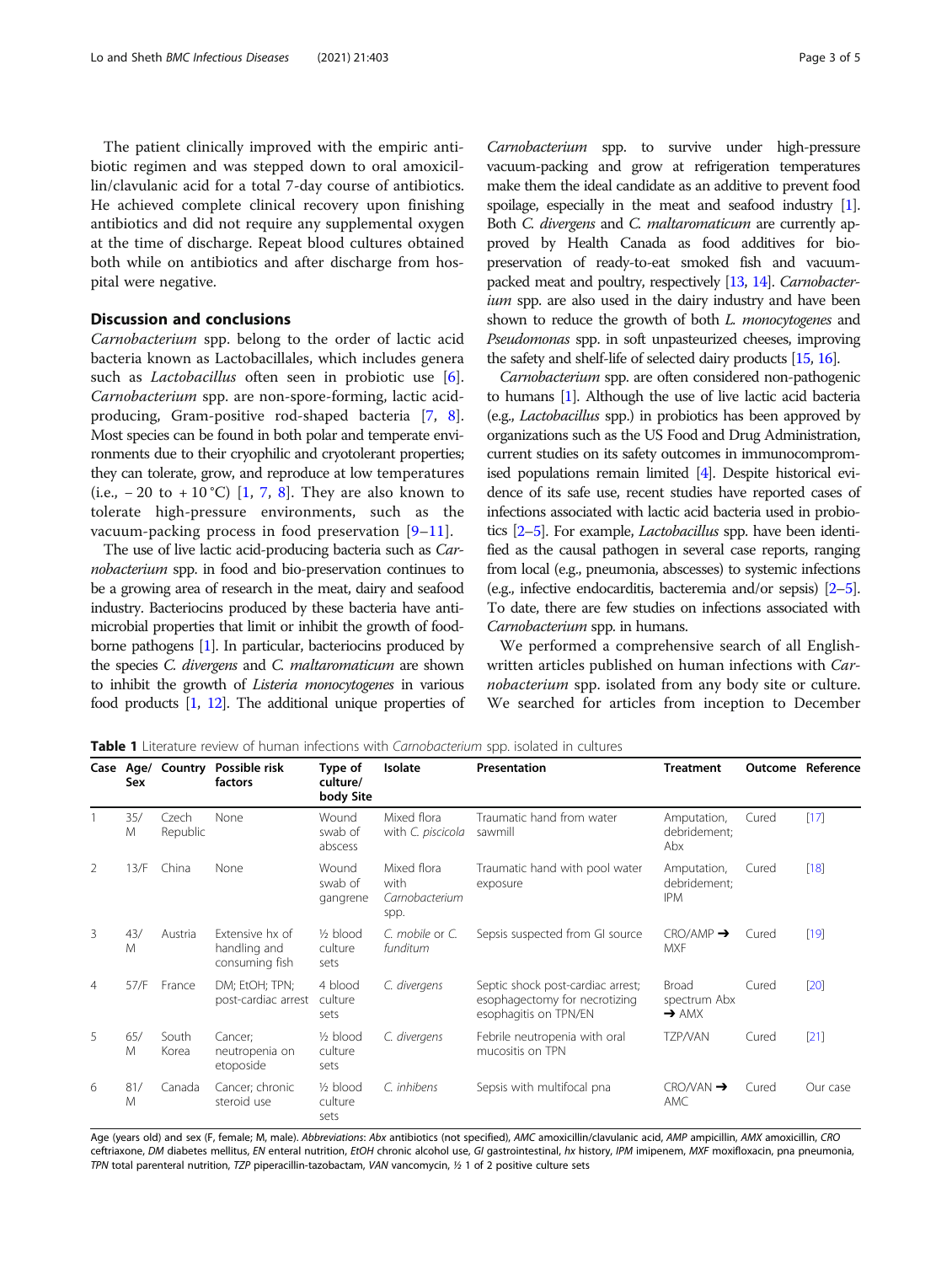<span id="page-3-0"></span>2020 using databases including OvidMEDLINE, EMBASE (Additional files 1 and 2 for search strategy), and Google Scholar. To date, only 5 cases of Carnobacterium spp. isolated from humans have been reported (Table [1\)](#page-2-0). Two cases had Carnobacterium spp. identified amongst mixed flora containing other aerobic and anaerobic bacteria from traumatic wounds, in the setting of water exposure [\[17](#page-4-0), [18\]](#page-4-0). Three cases were isolated from blood cultures; one was reported as suspected gastrointestinal source of infection in an immunocompetent man with 1 positive blood culture set who presented with fever and an extensive history of handling and con-suming fish [\[19\]](#page-4-0). The remaining 2 cases were likely suspected gastrointestinal source or central line-associated bloodstream infection: a woman with diabetes and chronic alcohol use requiring parenteral nutrition postesophagectomy for necrotizing esophagitis complicated by post-operative cardiac arrest and septic shock, with multiple positive blood cultures for C. divergens [\[20](#page-4-0)], and; a man receiving chemotherapy and parenteral nutrition presenting with febrile neutropenia and extensive oral mucositis with 1 positive blood culture set for C. divergens [[21\]](#page-4-0).

Our case described an immunocompromised cancer patient on chronic steroids presenting with multifocal pneumonia with C. inhibens isolated in 2 of 4 blood culture bottles. Given the lack of clinical experience with this pathogen and its ability to cause disease in humans, as well the fact that C. inhibens was only isolated in 1 of 2 blood culture sets (with negative repeat blood cultures on antibiotics), there remained uncertainty whether it was the causative pathogen for the patient's pneumonia or a contaminant. Our case was unique as unlike other published cases, there was no clear exposure history, prior traumatic wounds, central venous catheter access (for parenteral nutrition), or excessive consumption of meat, dairy or seafood products. Extensive investigations by imaging confirmed pneumonia as the primary infection, without other foci of infection. Given the altered mentation, we suspect our patient aspirated giving rise to multifocal pneumonia, due to mixed aerobic and anaerobic bacteria from oral and/or gastric flora. We postulate the mixed flora likely included *C. inhibens*, which was later isolated in blood culture during transient bacteremia secondary from aspiration pneumonia. Although invasive procedures for culture (e.g., bronchoalveolar lavage) were not pursued to confirm our hypothesis as patient improved on empiric antibiotic therapy, we believe the pneumonia was likely polymicrobial as opposed to C. inhibens as sole pathogen responsible for causing infection.

To date, there are no recommended interpretative criteria or breakpoints established by the Clinical and Laboratory Standards Institute (CLSI) for the susceptibility testing of antimicrobial agents against Carnobacterium spp. causing human infections. Some of the cases reported the minimum inhibitory concentration (MIC) of their isolates, which seemed to suggest susceptibility to penicillins, carbapenems, macrolides, but resistance to cephalosporins [\[19,](#page-4-0) [20](#page-4-0)]. Certain Carnobacterium spp. isolates such as C. piscicola demonstrated intrinsic resistance to many antibiotics including fluoroquinolones, aminoglycosides, trimethoprim, though the mechanisms of resistance remain not well understood [[22\]](#page-4-0). In vitro susceptibilities to antibiotic classes including penicillins also varied across different Carnobacterium spp. strains [[22](#page-4-0)–[24\]](#page-4-0). Drug susceptibility testing performed on a C. inhibens strain in a 2002 study appeared to show in vitro sensitivity to several antibiotics including, but not limited to, penicillins, tetracycline, and vancomycin [\[24](#page-4-0)]. No susceptibility testing was performed for our isolate; our patient responded well to empiric parenteral followed by oral stepdown antibiotics for aspiration pneumonia, prior to confirmation of the C. inhibens isolate as it required identification at a reference laboratory. Future considerations of antibacterial susceptibility breakpoints can be revisited once a better understanding of the infections associated with Carnobacterium spp. has been established.

The pathogenicity and disease spectrum of Carnobacterium spp. in humans remain unknown. The use of Gram-positive bacteria in the food industry for their bio-preservative or fermentative capacity presents a potential source of unique organisms leading to disease, especially in immunocompromised patients.

#### Abbreviations

C. divergens: Carnobacterium divergens; C. funditum: Carnobacterium funditum; C. inhibens: Carnobacterium inhibens; C. maltaromaticum: Carnobacterium maltaromaticum; C. mobile: Carnobacterium mobile; C. piscicola: Carnobacterium piscicola; CLSI: Clinical and Laboratory Standards Institute; L. monocytogenes: Listeria monocytogenes; MALDI-TOF-MS: Matrix-Assisted Laser Desorption Time-Of-Flight Mass Spectrometry; MIC: Minimum inhibitory concentration; PHOL: Public Health Ontario Laboratory; 16S rRNA gene sequence analysis: 16S ribosomal RNA gene sequence analysis

#### Supplementary Information

The online version contains supplementary material available at [https://doi.](https://doi.org/10.1186/s12879-021-06095-7) [org/10.1186/s12879-021-06095-7.](https://doi.org/10.1186/s12879-021-06095-7)

Additional file 1. Database: OVID Medline Epub Ahead of Print, In-Process & Other Non-Indexed Citations, Ovid MEDLINE(R) Daily and Ovid MEDLINE(R) 1946 to Present – Search Strategy. Compilation of search strategy, search key terms, and full list of journal article titles and abstracts from initial literature search of Ovid MEDLINE database (inception to December 2020); list was used for screening of relevant articles for subsequent literature review (Table [1\)](#page-4-0).

Additional file 2. Database: Embase <1974 to 2020 December 29> -Search Strategy. Compilation of search strategy, search key terms, and full list of journal article titles and abstracts from initial literature search of EMBASE database (inception to December 2020); list was used for screening of relevant articles for subsequent literature review (Table [1](#page-4-0)).